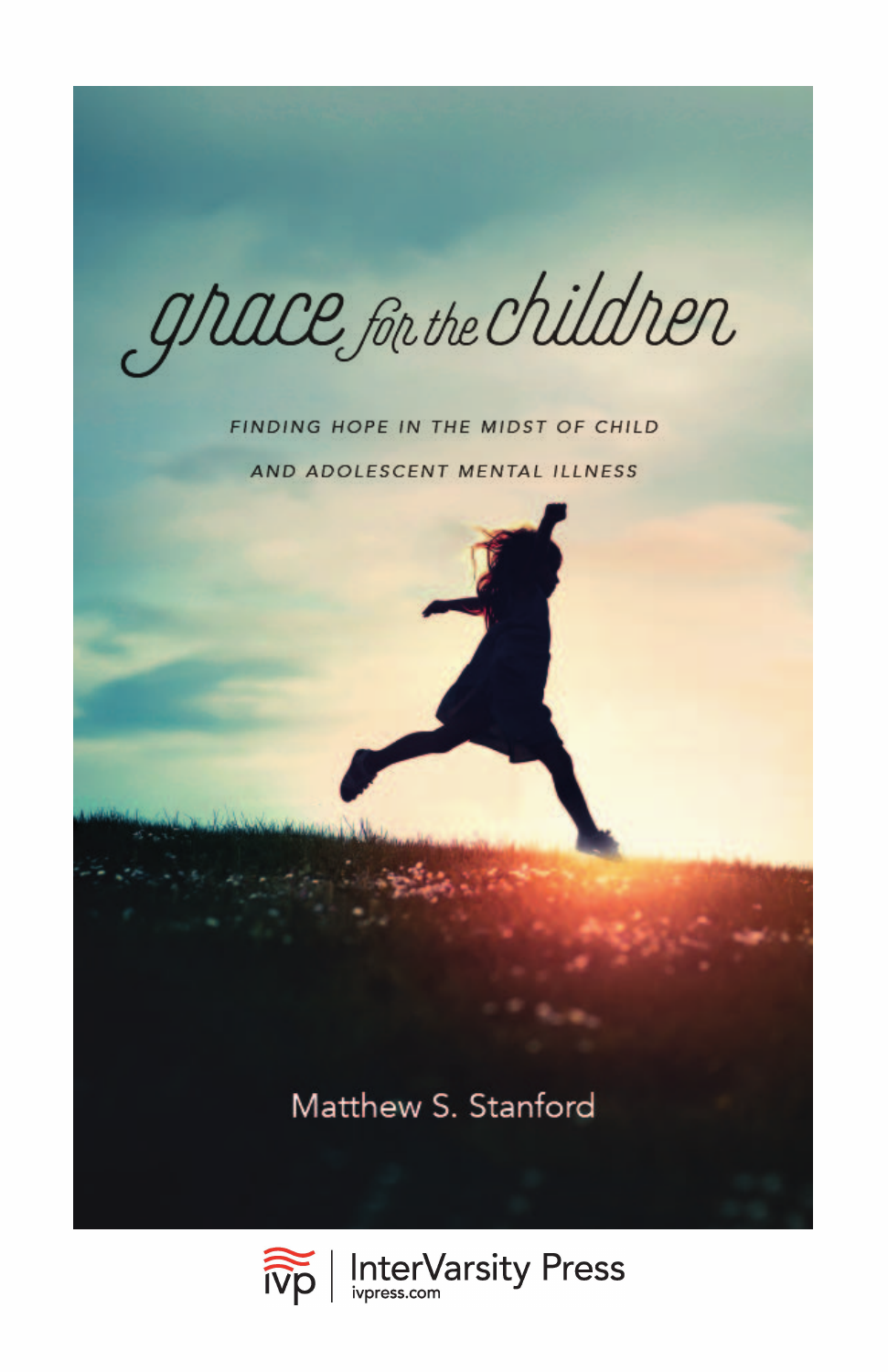Taken from *Grace for the Children* by Matthew S. Stanford. Copyright © 2019 by Matthew S. Stanford. Published by InterVarsity Press, Downers Grove, IL. [www.ivpress.com](https://www.ivpress.com).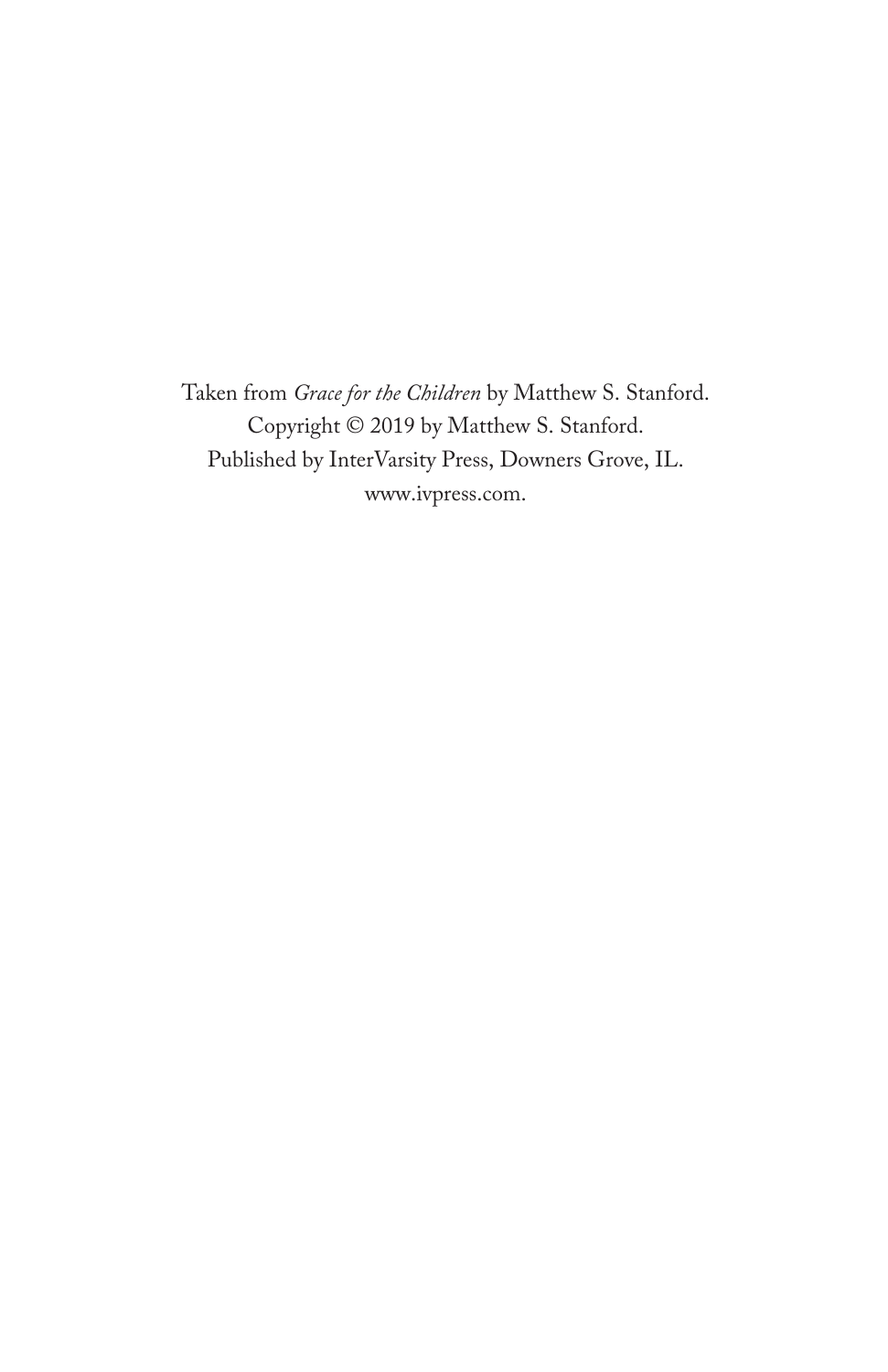

*Behold, children are a gift of the Lord, the fruit of the womb is a reward.*

PSALM 127:3

NE OF MY PASSIONS is training pastors and ministry staff to recognize and respond to the mental-health problems of those they are serving. At the end of my workshops, we always have a question and answer time, and during one of these sessions a young pastor raised her hand. She wanted to know the best way to minister to a new family that had recently started attending her church.

Ross, Ellen, and their two children, Ashley and Charlie, moved to the area three years ago. At that time Charlie had just turned five and was beginning kindergarten while Ashley was going into the second grade. The family was interested in attending a small Bible church near their home, so Ellen made an appointment with the children's minister to discuss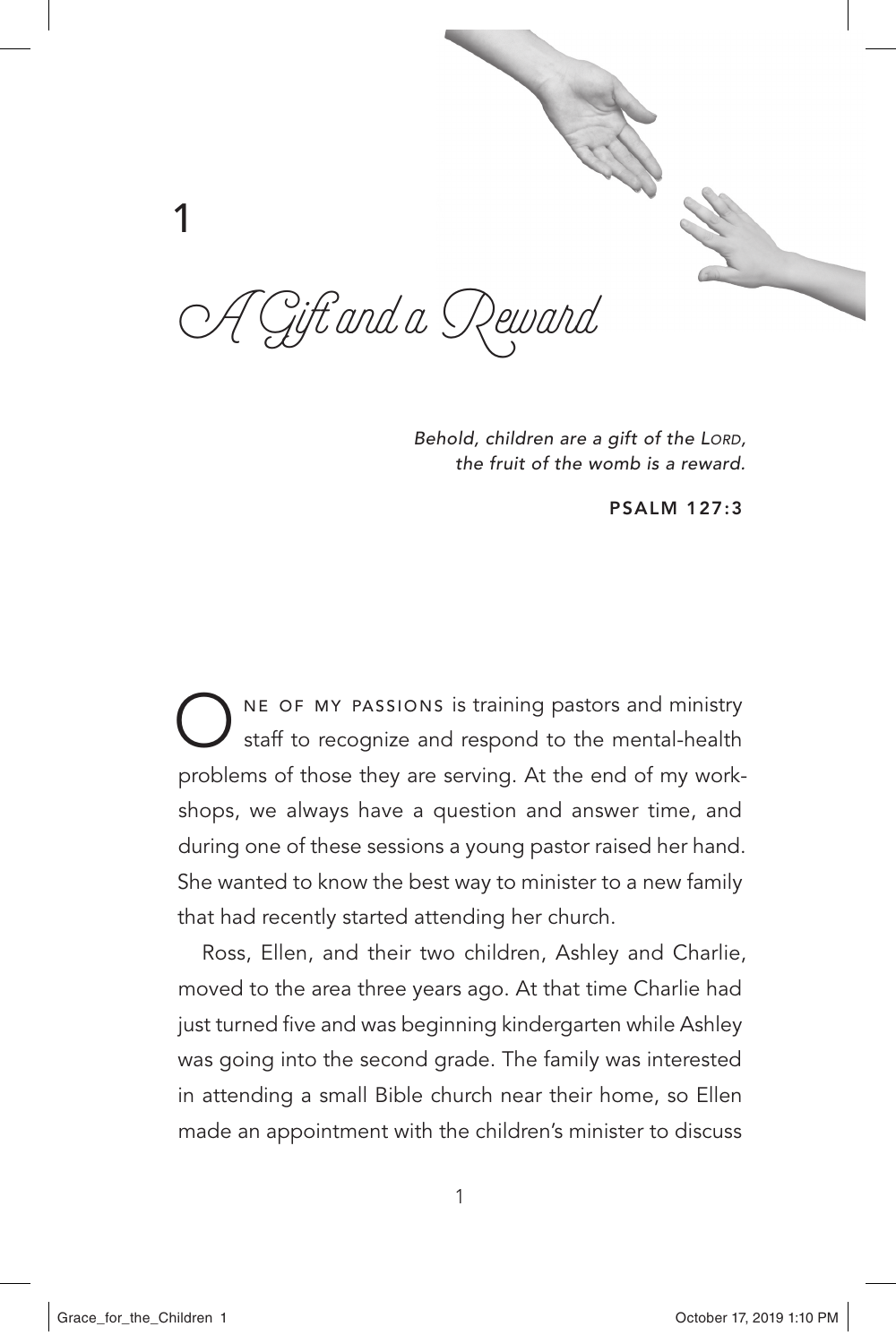Charlie. In the year prior to their move Charlie had been diagnosed with mild autism, and while he was a happy, carefree little boy he did have trouble sitting still and tended to wander. The children's minister assured Ellen that the Sunday school staff could accommodate Charlie, and he was welcomed with open arms.

Most Sunday mornings that first year Charlie did fine, but at least once a month one of his parents had to be called out of the service to get him. At school the academic and behavioral demands of kindergarten were simply too much for Charlie, and he quickly fell behind. Frustrated, he began acting out. By the middle of the year he had been moved to a special education class. Over the next two years Charlie's behavior on Sunday mornings deteriorated. He would pace around the class and refuse to sit down. When frustrated he would yell and disrupt the class. His yelling was often so loud that he could be heard in the service. In first grade Charlie was given an additional diagnosis of Attentional Deficit Hyperactivity Disorder.

Many Sundays either Ellen or Ross would stay home with Charlie so the other parent could attend church with Ashley. Charlie's behavioral problems were taking a toll on the family. They felt isolated and alone. One Sunday morning Charlie bit his Sunday school teacher when she was trying to restrain him. Charlie was prescribed medication by a child psychiatrist to help control his impulsive behavior. On several occasions the children's minister met with Ellen and Ross, but it was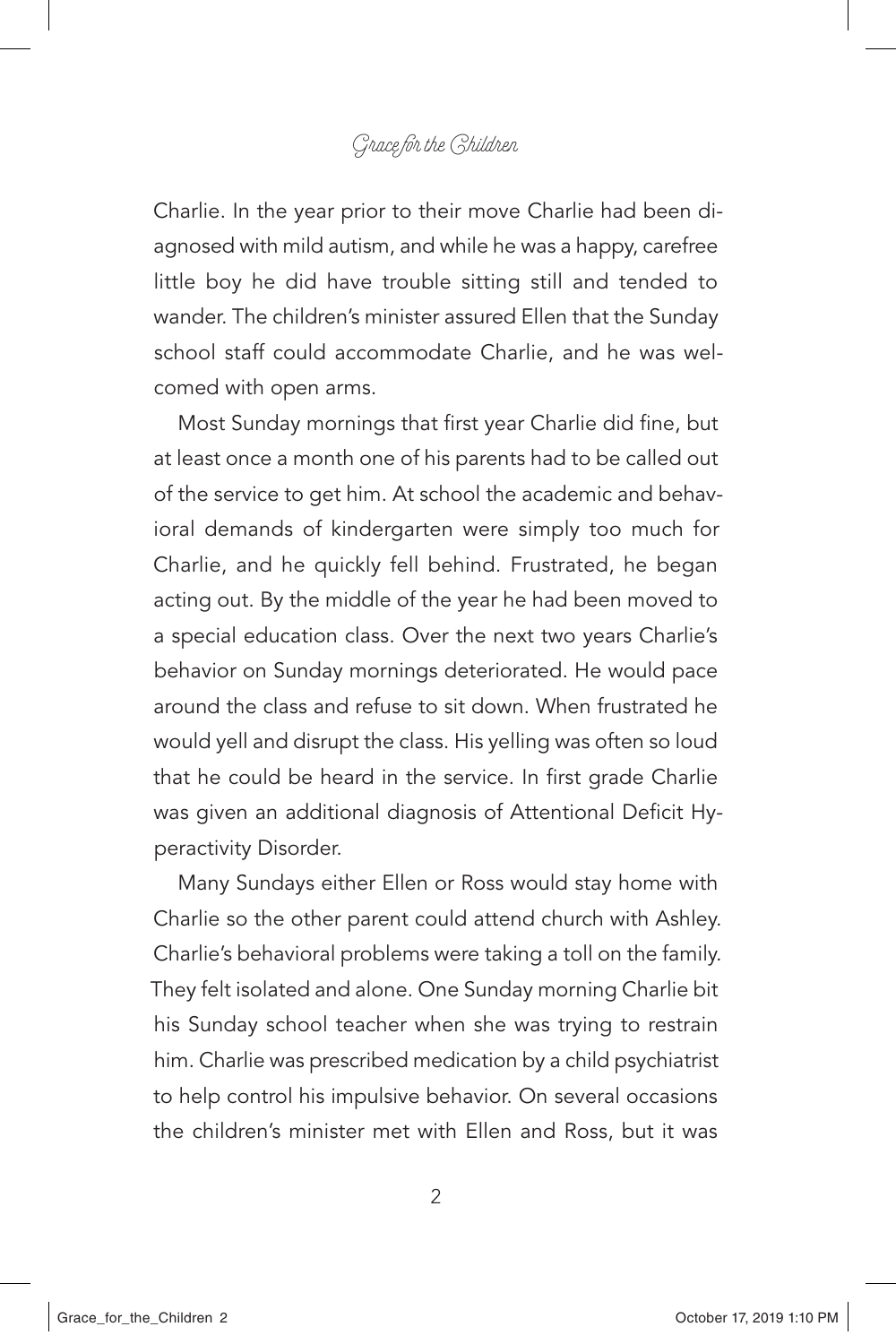clear that she considered Charlie the "bad kid" and saw his behavior the result of willful disobedience rather than a neurodevelopmental disorder. The church's response to Charlie was more disciplinary than accommodating.

Things reached a head one Sunday morning when Charlie, now seven, threw a toy at another child, causing a large laceration on the girl's forehead. To remedy the problem, the church's leadership sought a restraining order against Charlie so that he could not attend. This was done without consulting Ellen and Ross, who found out about the restraining order when a constable delivered court documents to their home one afternoon. Now seriously wounded by the body of Christ, this broken family was seeking refuge at a new church. The twenty or so pastors in the room at my workshop were speechless.

How could anyone imagine that a restraining order against a suffering child and struggling family expresses the unconditional love and limitless grace of Christ? But this type of harmful response to mental illness is not uncommon in the church. My own research on Christians with mental illness demonstrates that 30-40 percent of them have had a negative interaction (such as having a pastor tell them there is no such thing as mental illness) when they seek counseling or assistance from their church in relation to their disorder.<sup>1</sup>

Mental illness is a terrifying experience, especially when a father and mother have to watch their child suffer from destructive, uncontrollable thoughts, feelings, and behaviors. Given Jesus' heart for children (Matthew 19:13-15; Mark

3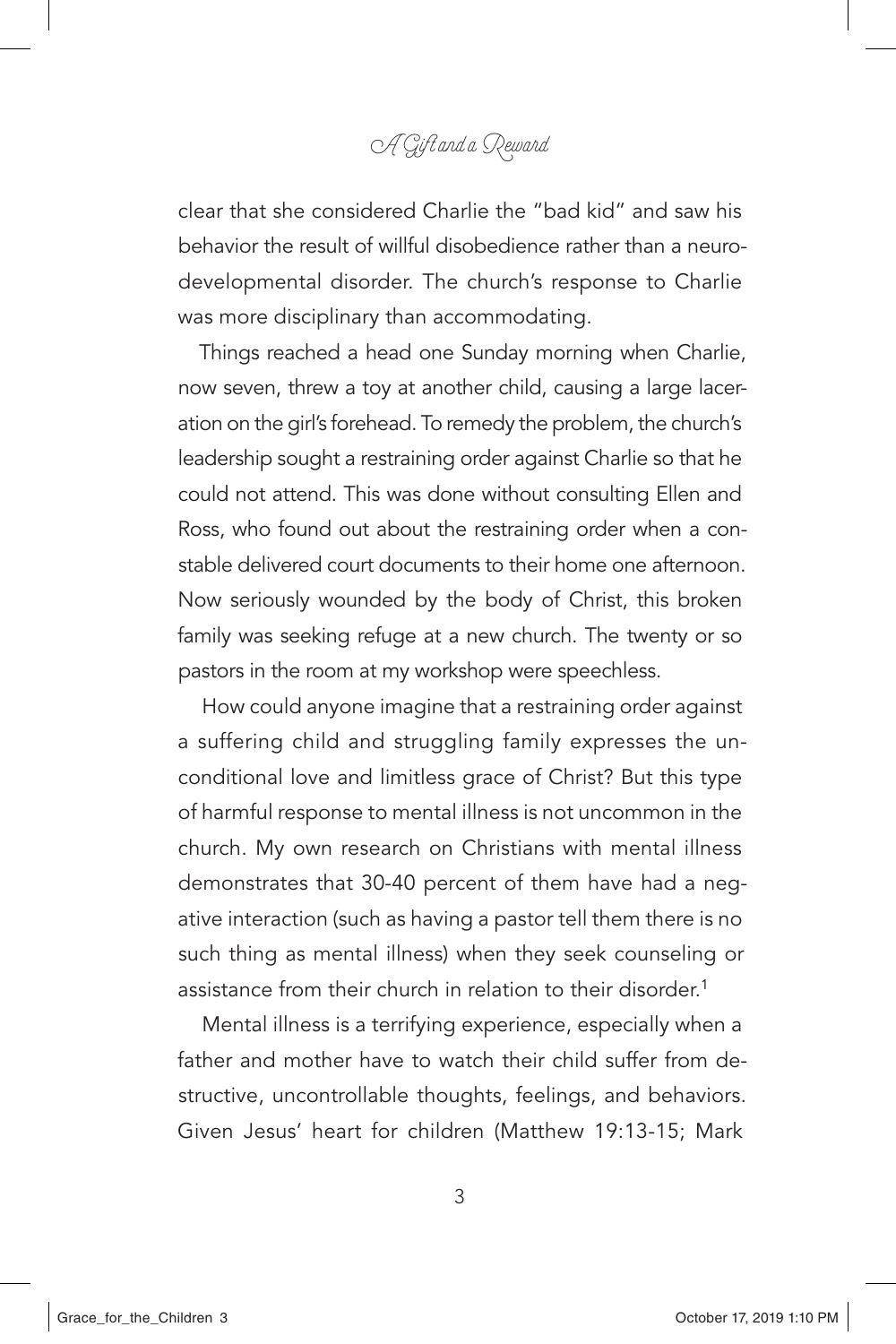10:13-16; Luke 18:15-17), the church should be a place of grace and unconditional love for families struggling to care for a child with mental illness. Unfortunately, due to fear and spiritual ignorance, the church has struggled in ministering to these families. It is my hope that the information presented in this book will provide a better understanding of mental illness, both from a scientific perspective and through the eyes of faith. To truly minister to suffering children and their families the way that Christ would, we must see them with his eyes. So let's start by understanding God's creative role in the birth of all children.

#### THE HANDS OF THE MAKER

All children are "fearfully and wonderfully made" in the image of God (Genesis 1:26). A creative act similar to the creation of Adam is repeated at the origin of each person. God wills that each individual life comes into existence and actively sustains them moment by moment (Colossians 1:16-17). God knits all children together in their mothers' wombs (Psalm 139:13-16), and they are all—even those with developmental and psychological disorders—conceived for the purpose of displaying his glory (Isaiah 43:7). God is intentional in the creation of his children (Psalm 119:73), endowing each with a divine purpose and plan (Jeremiah 29:11) and bestowing them as a gift and reward upon their earthly parents (Psalm 127:3). Even before a child is conceived, God knows everything about them and longs for an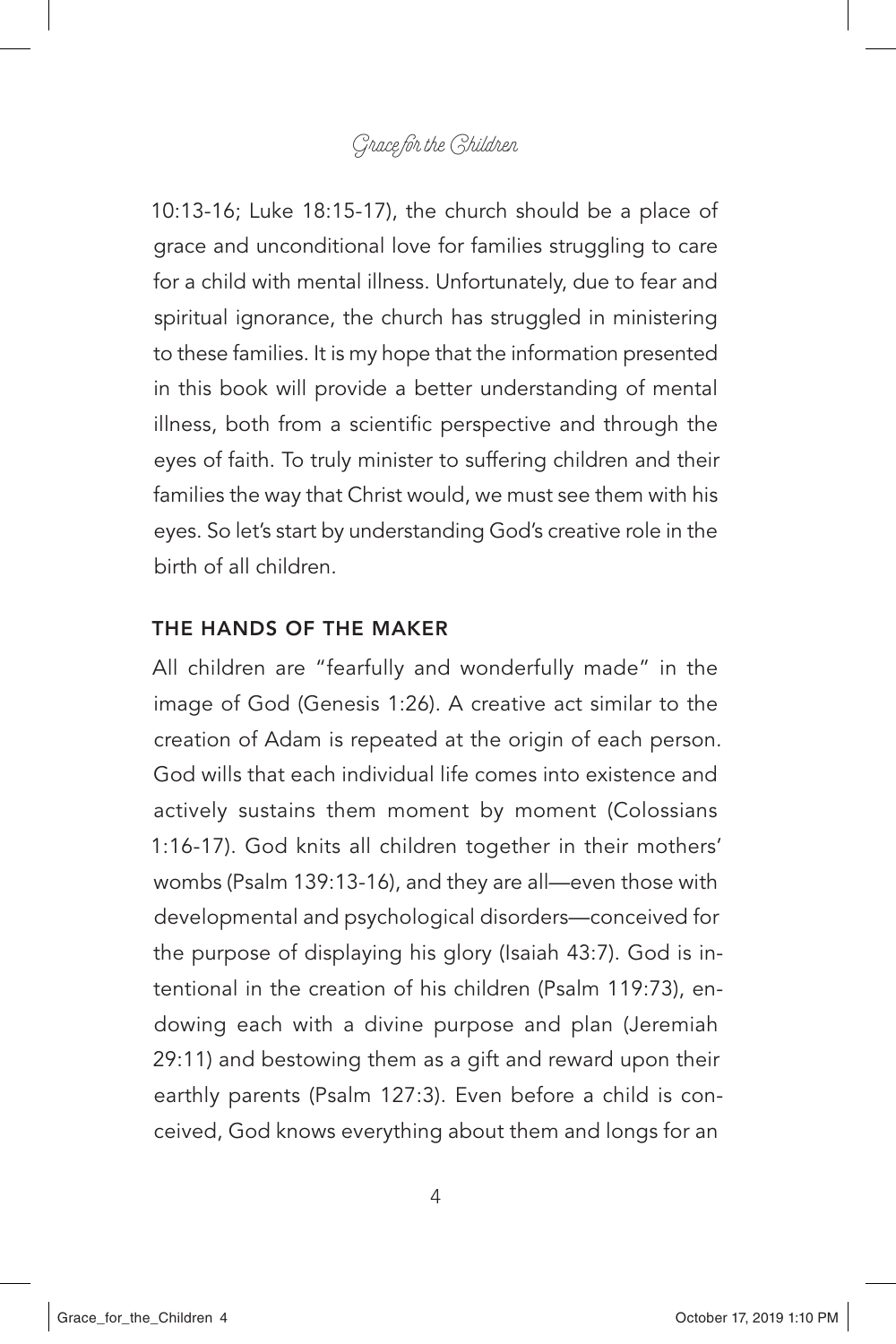intimate relationship with them (Psalm 139:16; Jeremiah 1:5; Ephesians 1:4-5). The Scriptures tell us that it is beyond our finite minds to fully grasp this divine process (Ecclesiastes 11:5), but we should rest in the fact that God is intentional and intimately involved in the creation of every new life.

Every newborn child is a highly complex being, unlike any other living creature God has made. The Scriptures tell us that we are an embodied spirit, having both physical (material) and nonphysical (immaterial) aspects to our being (1 Thessalonians 5:23). Describing the developing Christ child, Luke outlines four aspects to our being (Luke 2:52). He writes, "Jesus kept increasing in wisdom [mental] and stature [physical], and in favor with God [spiritual] and men [relational]." So a child, like the young incarnate Christ, is a unity of physical, mental, spiritual, and relational facets, with each aspect affecting and being affected by all the others.

*Physical.* All children are born into a physical world, and to interact with it, an aspect of their being must be physical. God has given them a complex set of sensory systems that allows them to take in stimulation from the environment and relay it to the brain. They can touch, taste, see, smell, and hear the world around them. At birth, however, a child's brain is not fully developed. A combination of inborn genetic information and experience shapes how their brain cells will develop and connect. These new connections form specialized systems that give rise to their thoughts, feelings,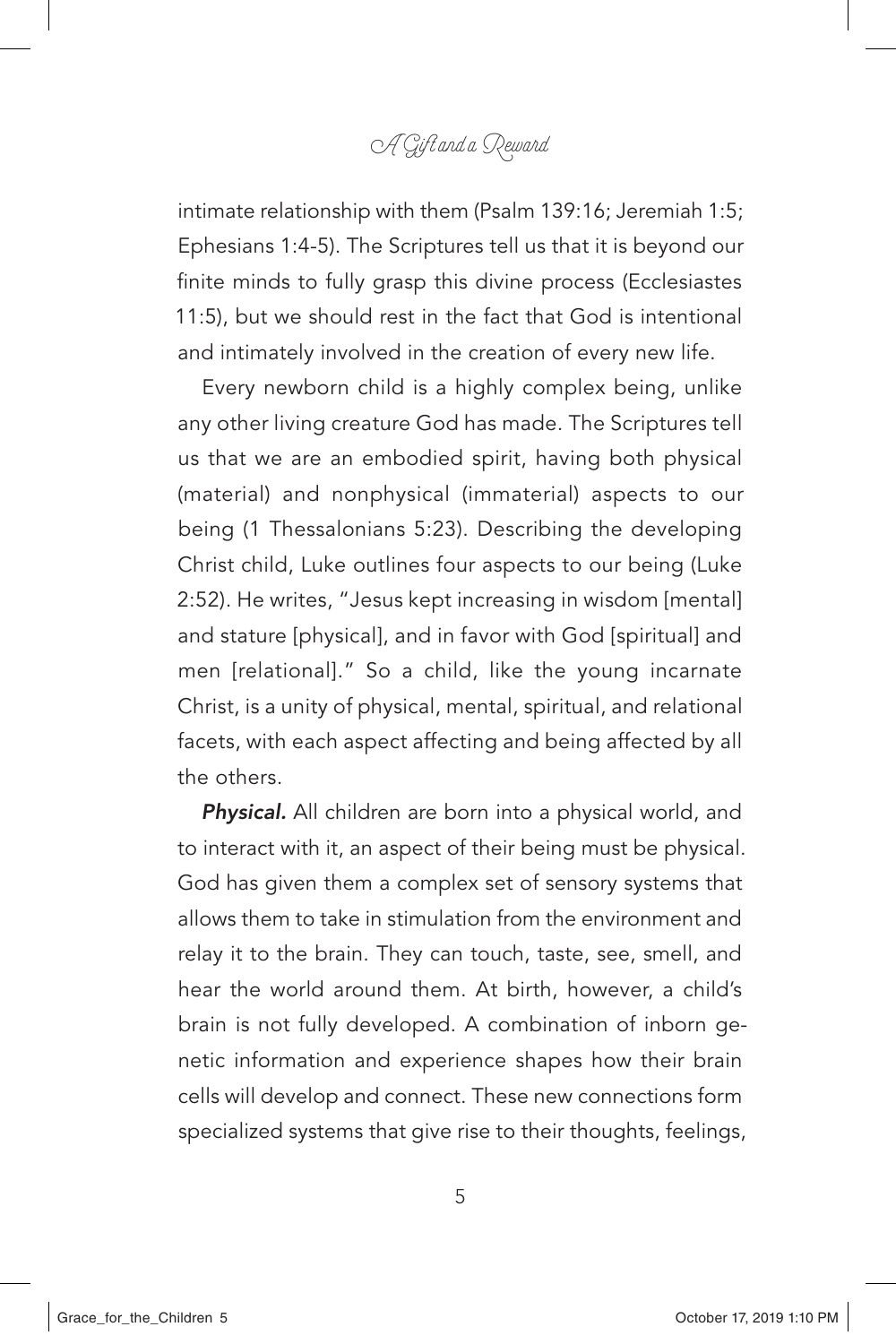and emotions. This process of brain maturation is ongoing throughout childhood and adolescence, with the development of some neural systems not being fully complete until early adulthood.<sup>2</sup>

Our bodies are the aspect of our being that we are most aware of on a daily basis. Believers and nonbelievers alike, scientists, philosophers, and theologians all agree that we have a physical body. However, the Scriptures are clear: we are more than simply a physical body (2 Corinthians 5:8). There is an immaterial, nonphysical aspect to our being what some would call our soul or mind.

*Mental.* Children's thoughts, feelings, and emotions are more than simply the product of neurochemical changes and electrical discharges in the brain. While the functioning of the brain is integral to the existence of the mind, that alone is not sufficient to explain it. Similarly, to imagine the mind as completely separate and unrelated to the physical doesn't seem correct either. The mind, what some might call consciousness or soul, is a bridge between the material and the immaterial. As an extension of the physical (brain) world, it allows a child to interact with the nonphysical (spirit). In the mind they plan actions (Proverbs 16:9), choose to sin or not to sin (Romans 8:6-7; 2 Corinthians 10:5), connect with God through prayer (1 Corinthians 14:15), receive divine revelation and understanding (Luke 24:45), meditate on the truths of God (Colossians 3:2), and are transformed by the indwelling of the Holy Spirit (Romans 12:2).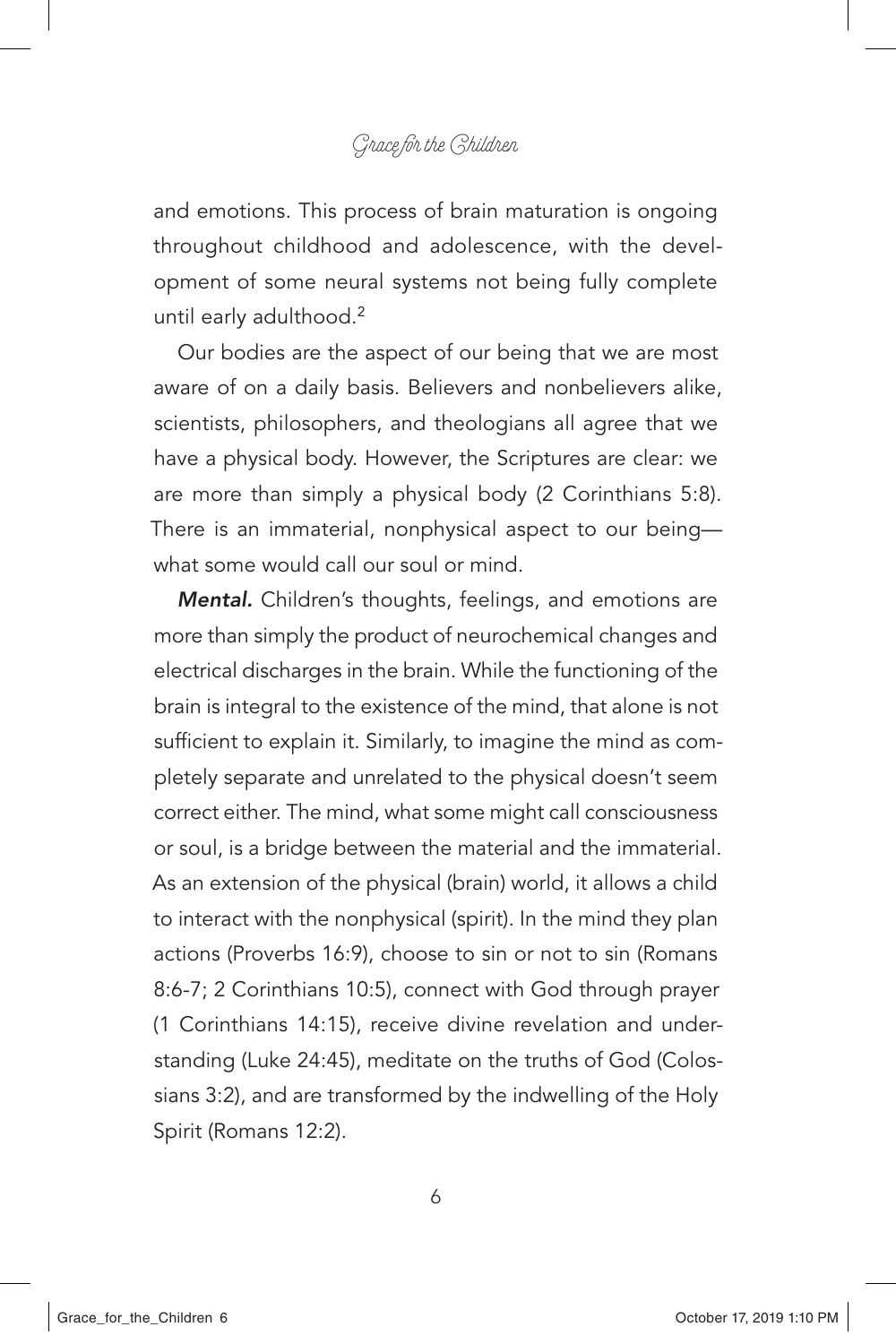The mind of a child, while endowed with godly attributes (Matthew 18:2-4) at birth, is not fully developed, and much like the brain is shaped by a combination of genetics and experience as we grow (Proverbs 22:6,15; Luke 2:52; Colossians 3:21). The Scriptures teach us that we also have a third and even more amazing level of being, a spirit.

*Spiritual.* Like God himself, our children are spiritual beings: God has breathed his very breath into them (Genesis 2:7). That's how we differ from the animals: like the animals, we were created from the dust of the ground (Genesis 2:19), but only humans bear the breath of God: his very image. As spiritual beings, then, our children have the potential for an intimate spiritual union with God. No other living creature, not even the angels, is given such an opportunity.

*Relational.* Our children were also created to be in relationship. God himself said, "It is not good for the man to be alone" (Genesis 2:18). While our first and greatest relational need is to know God, we should never underestimate the importance of being in fellowship with other believers. The topic of relationship is common throughout the Scriptures. The Bible offers us guidance on a variety of relationships, including marriage (Ephesians 5:22-33), parenting (Psalm 127:3-5), siblings (Proverbs 17:17), friendships (Proverbs 27:9), and with those who are not so friendly (Matthew 5:25). Relationship is one of the reasons why Jesus gave us the church: so we might be together and never be alone (Acts 2:42; 1 John 1:7).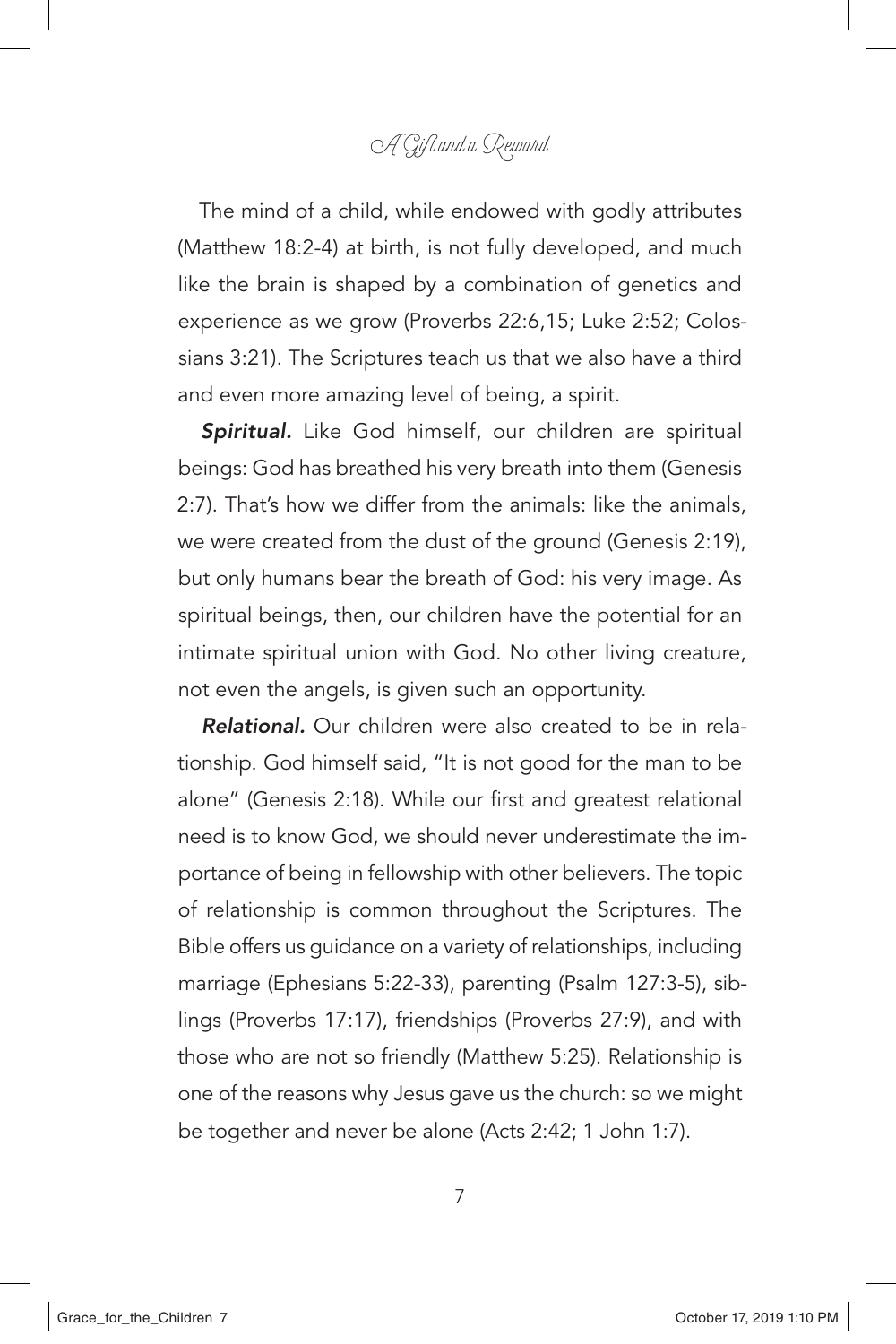#### THE HOLISTIC SELF

So how does all this—physical, mental, spiritual, and relational—work together? Let's look at a simple visual representation I use with clients to help them understand how mental illness affects our whole being. Figure 1.1 shows the spiritual, mental, physical, and relational facets of our being, each separate but interacting with the others. Our physical body interacts with stimuli and individuals (relationships) in the environment outside and the mind within. The mind, connected to the body through the functions of the brain and nervous system, is also in contact with our immaterial spirit.



#### Figure 1.1. The holistic self

Our body senses and reacts to the external environment, and our mind uses that information to perceive, understand, and interpret our surroundings. The mind forms our thoughts and plans our actions. Our spirit, when connected to God, works to transform the mind into the image of Christ (2 Corinthians 3:18). This interaction within our being allows us to be involved in healthy, meaningful relationships with others.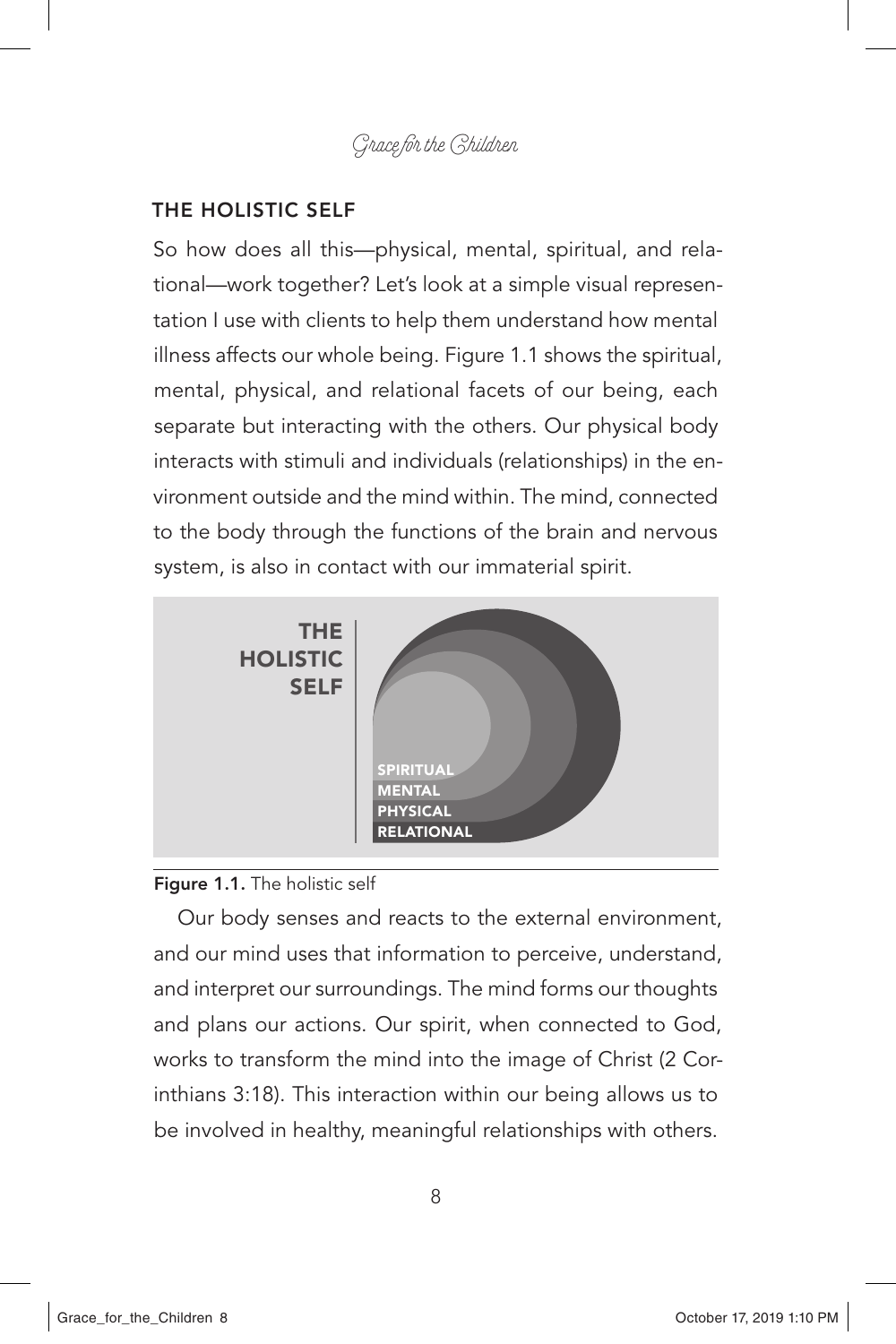Since we were created as a unity, dysfunction or disorder in one aspect of the self negatively affects all levels of our being. For example, in a child diagnosed with a mental illness, a neurochemical dysfunction in the brain (physical) results in abnormal thoughts and feelings (mental) leading to broken relationships (relational) and difficulty connecting with God and other believers (spiritual).

#### EFFECTS OF SIN ON THE PHYSICAL CREATION

If God is intimately involved in the creation of every new life, why are so many children born with developmental and psychological disorders? To answer this question, we have to go back to the parents of all humans, Adam and Eve. Created spiritually innocent and sinless, Adam and Eve knew an intimacy with God that we can only imagine (Genesis 3:8). They were in perfect harmony with their Creator and with one another (Genesis 2:25). He gave them life and provided for their every need. He was their daily companion, their friend, and he dearly loved them. In Eden all things were possible, and only a single behavior was forbidden; they were told never to eat the fruit from the tree of the knowledge of good and evil. If they did, God said that they would die (Genesis 2:17). Questioning the heart of God, Adam and Eve chose to sin, and everything changed. Instead of being in a harmonious, loving relationship with their Creator, they now feared him and hid (Genesis 3:8). Spiritually, they were separated from him. God removed his protective hand and cast them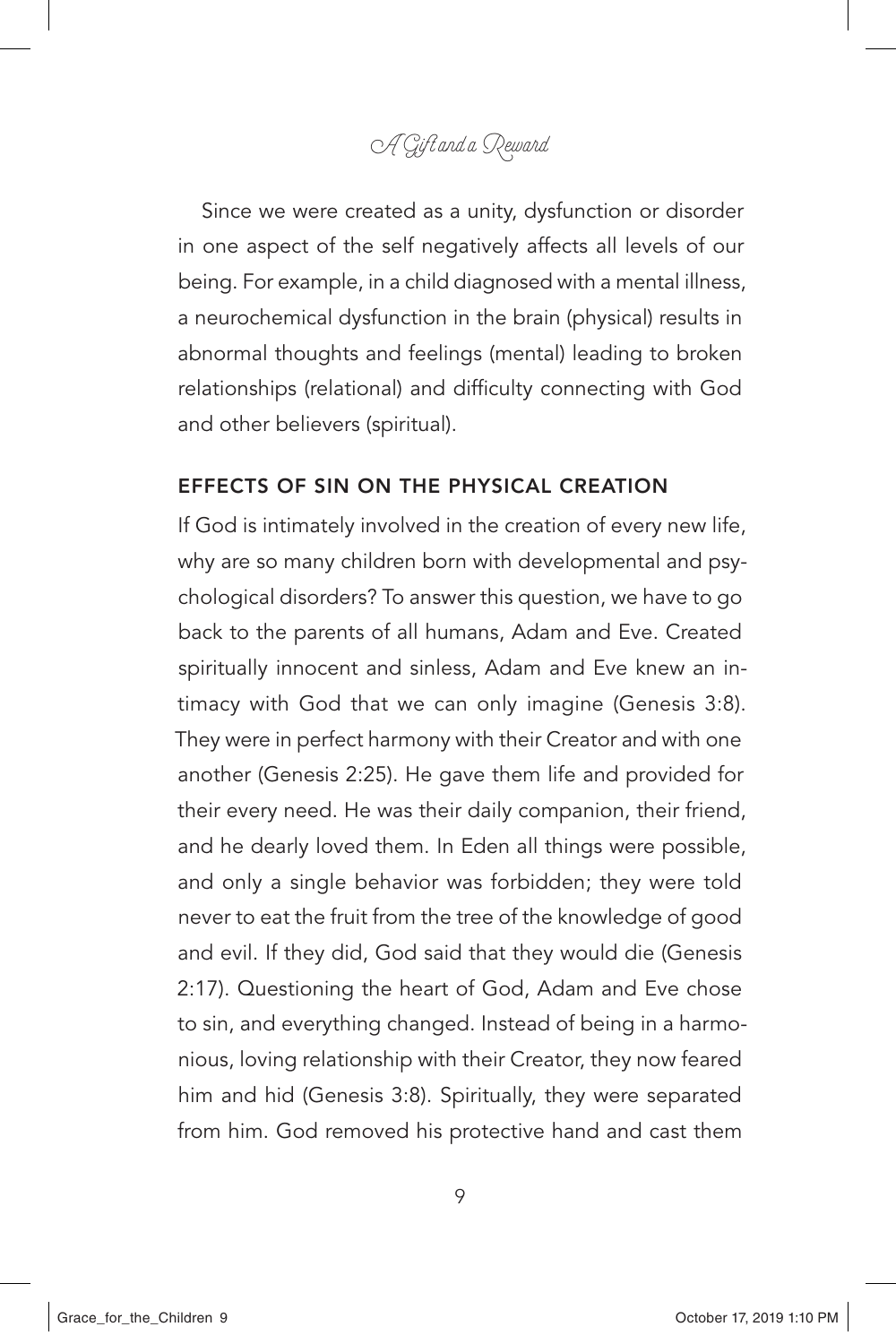out of Eden, leaving them and their descendants at the mercy of unrestrained environmental and biological processes that would wreak havoc on their bodies and minds. Sin brought disorder, disease, and death into the world (Romans 5:12-14; 8:18-25).

At conception, we are all separated from God and physically damaged as a result of original sin (Psalm 51:5).<sup>3</sup> Our spiritual condition is identical; we are all dead in our sins, unable to know God. Physically, however, the effects of sin vary in our bodies from minor bodily annoyances to major debilitating abnormalities. Can this reality be reconciled with a good God who is intimately involved in the creation of each human being? God creates each individual, much like Adam and Eve, whole and complete, as he would have them be within his perfect will (Psalm 139:13-16). He also endows them with unique talents and gifts so they might fulfill their divine purpose (Jeremiah 29:11). God does not create disease or disorder within our bodies. The Scriptures tell us that the physical creation is damaged by sin and longs for the day of redemption (Romans 8:20-22). God, because he is just, allows the consequence of original sin to run its course, which results in the disorder, disease, and death we face here on earth. I'll be the first to say that I don't fully understand it all or why it is this way. However, I do know that recognizing how intimately God is involved in the creation of each child with a developmental or psychological disorder should transform the way they are seen and treated by those around them.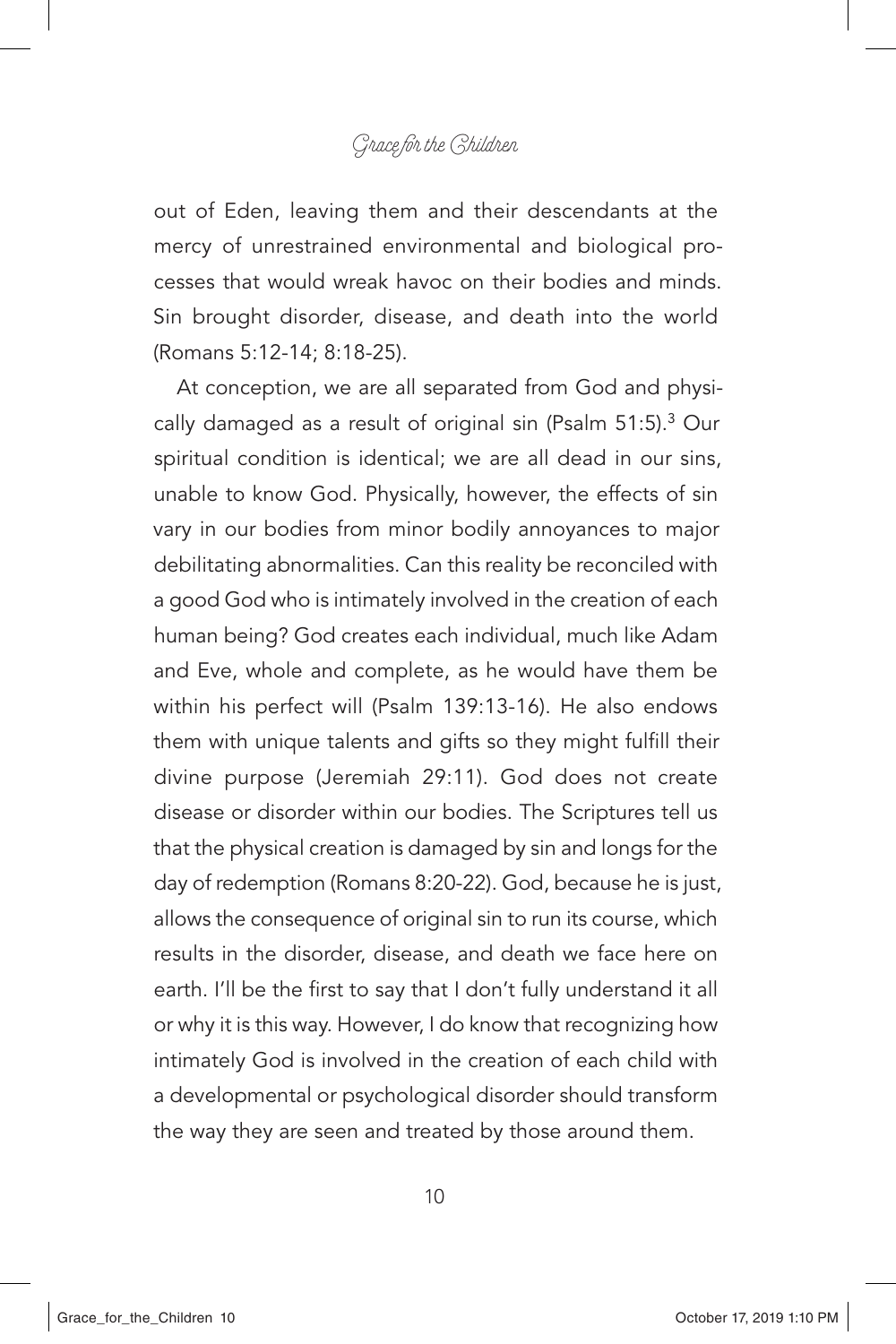A Gift and a Reward

#### THE EYES OF CHRIST

A child with a developmental or psychological disorder is not some cosmic accident or mistake of nature. Some in the world may think of them that way, but God certainly doesn't. Sadly, even the church has struggled in ministering to these hurting children and their families.

In the Gospel of John, Jesus and a man disabled from birth have an interaction that gives us insight into not only how Jesus sees those struggling with a disorder but also how we should respond in the midst of suffering (John 9:1-3): "As He passed by, He saw a man blind from birth. And his disciples asked Him, 'Rabbi, who sinned, this man or his parents, that he would be born blind?'" Jesus' disciples assumed that sin was the cause of the man's blindness. In fact, as we can see from their question, they believed that the man may have sinned before he was born and brought this punishment upon himself. This was a common belief of the day; sin or unrighteousness brought punishment (e.g., sickness, poverty, a physical handicap) while righteous living brought health and prosperity. There is an ugly sense of self-righteousness in that theology. But what does Jesus say? "Jesus answered, '*It was* neither *that* this man sinned, nor his parents; but *it was* so that the works of God might be displayed in him.'" This outcast, this "cursed" man, this sinner was blind from birth so the works of God might be displayed in him? Jesus then shows us how grace is to be extended to those struggling with a